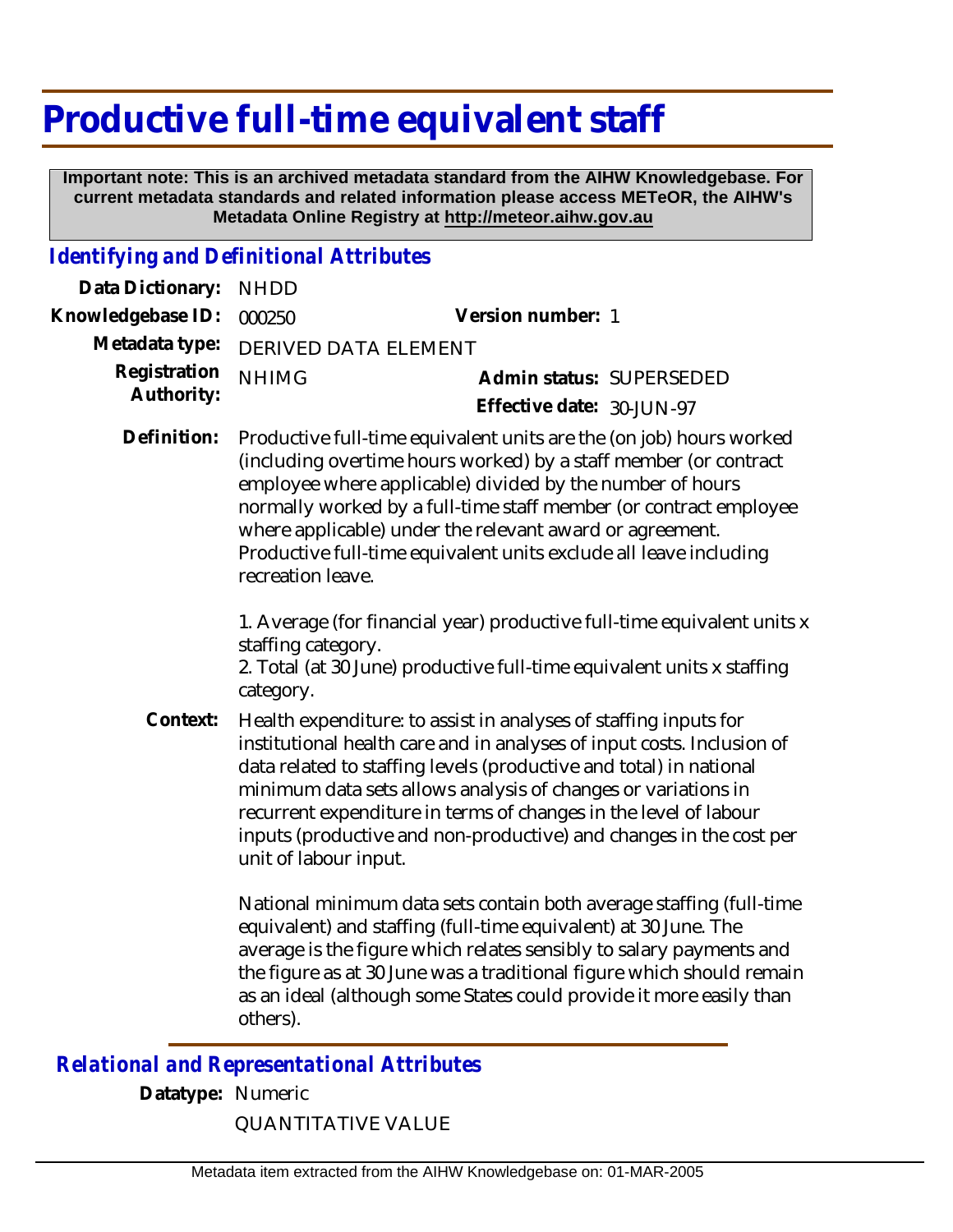**Representational** NNNNN  **form: Representation**  1  **layout: Minimum Size:** 5 **Maximum Size:** The productive full-time equivalent staff units as at June 30. Guide For Use: Staffing categories: C1.1 Salaried medical officers C1.2 Registered nurses C1.3 Enrolled nurses **Data Domain:**

- C1.4 Student nurses
- C1.5 Trainee / pupil nurses
- C1.6 Other personal care staff
- C1.7 Diagnostic and health professionals
- C1.8 Administrative and clerical
- C1.9 Domestic and other staff

If under the relevant award or agreement a full-time nurse works a 40-hour week, the full-time equivalent for a part-time nurse who works 32 hours is 0.8. If a full-time nurse under the same award works 50 hours for that week (10 hours overtime), then the full-time equivalent is 50 divided by  $40 = 1.25$ .

Generally, full-time equivalent staffing numbers by category should be broadly consistent with salary data by staffing category.

Where staff provide services to more than one hospital, full-time equivalent staff numbers should be apportioned between all hospitals to which services are provided on the basis of hours worked in each hospital. Salary costs should be apportioned on the same basis.

Contract staff employed through an agency should be included under the appropriate staff category in cases where the contract is for the supply of labour (e.g. nursing) rather than of products (e.g. photocopier maintenance). If the full-time equivalent for contract staff is not collected then salaries for those contract staff should be shown separately.

**Related metadata:** relates to the data element Salaries and wages version 1